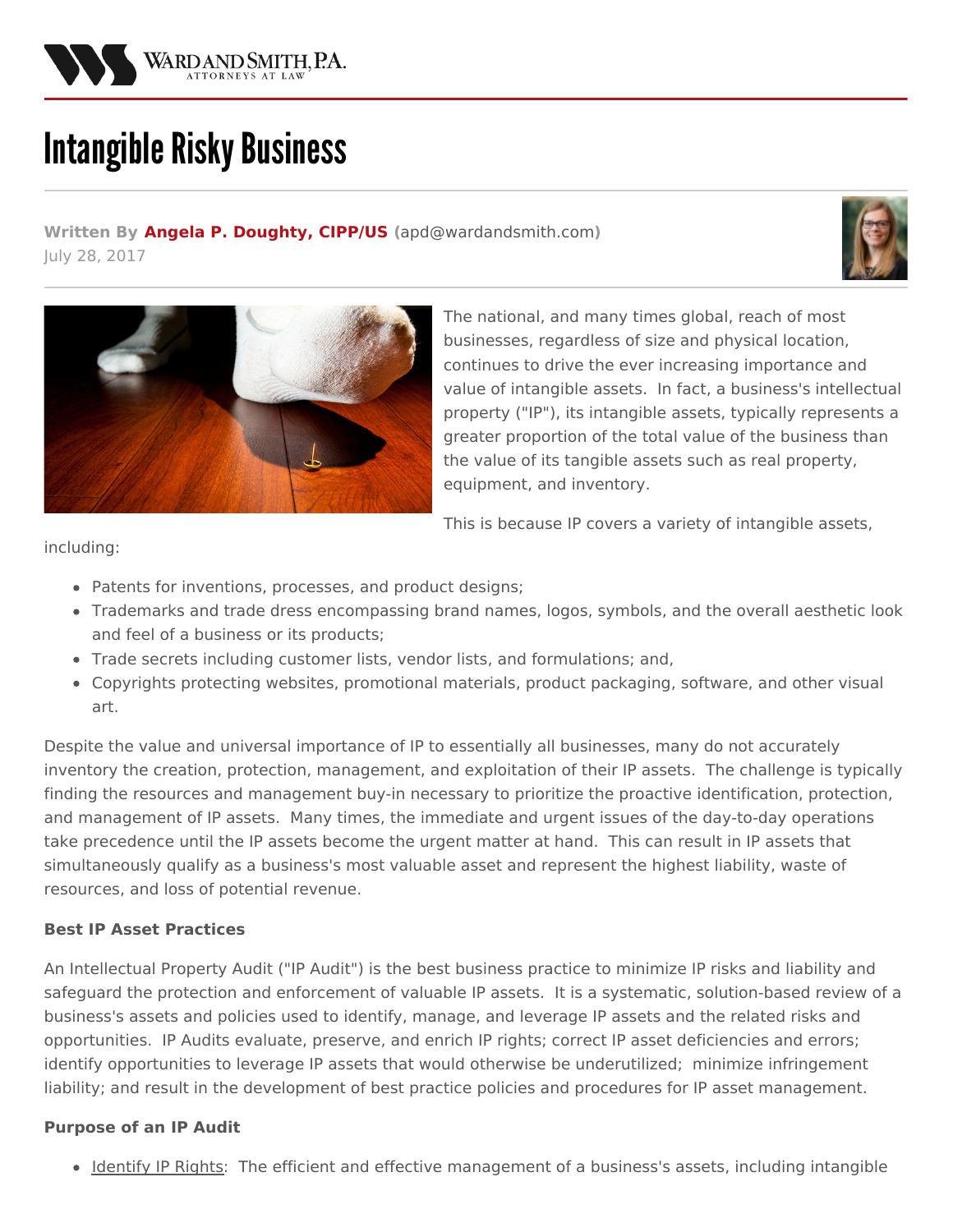IP assets, is essential to the bottom line. If a business has not identified or is unaware of its IP assets, it cannot manage or protect them from damage or loss. Thus, the first purpose of the IP Audit is to identify all IP assets (owned or licensed).

• Enhance IP Value: The IP rights that comprise IP assets are created and protected by a myriad of state and federal laws, case law, and the Constitution of the United States. These laws set forth different ways in which IP rights are created, protected, and enforced depending on which IP assets—copyrights, patents, trademarks, or trade secrets—are being considered.

Businesses often unknowingly lose, diminish, or destroy IP assets due to a lack of understanding of the varying requirements for each type of IP. IP Audits provide an integrated approach for avoiding loss, increasing value, and strengthening the rights related to IP assets.

- Understand IP Limitations: IP assets, and the use of those assets, can be limited, encumbered, or compromised through contractual agreements. IP Audits include the review of business agreements pertaining to IP assets such as licenses, employee agreements, independent contractor agreements, joint venture agreements, and settlement agreements.
- Minimize IP Risk: IP disputes are complex, lengthy, and expensive. The effect is that businesses forgo enforcement (resulting in loss of IP rights), cede certain IP rights to reach a resolution (limiting business opportunities), or spend resources defending against an inadvertent infringement (wasting valuable resources). IP Audits can help identify, and many times assist in, avoiding or minimize potential disputes through strategic planning and proactive remedial action.

# **Benefits of an IP Audit**

Opportunities: The IP Audit process requires the involvement of legal professionals and employees from all levels (e.g., inventors, managers, executives) and from all departments (e.g., marketing, research, finance). The resulting synergy of combining the industry and business knowledge of the employees with the IP knowledge of the legal professionals can be its own competitive advantage.

Once there is an understanding of existing IP assets and how those assets can be better leveraged, the business is in a better position to recognize opportunities for developing new IP assets and more quickly capture and leverage them before there is any loss (or risk).

- Revenue and Budgeting: IP Audits provide businesses with information regarding the economic benefits and value of IP assets such as the creation and maintenance cost, replacement costs, and the potential income and present cash flow values. IP Audits can identify unnecessary cost by isolating obsolete IP assets or opportunities to dispose or license IP assets that no longer align with the business's strategy.
- **Business Transactions: IP assets can play a large role in business transactions. IP Audits provide** information that allows a business to be nimble and responsive to business opportunities such as offers to purchase, expansion opportunities, joint ventures, licensing request, and financing requirements.

# **Conclusion**

The IP Audit process can provide a business with more than a list of its IP assets. It can provide a thorough, detailed awareness of the value and risks associated with a business's IP assets; many of which may be unknown without an IP Audit.

This knowledge can give a business an improved strategic position by providing strategies for mitigating risks and leveraging IP assets. Regardless of the size of a business, its location, industry, or the scope or makeup of its IP assets, approaching IP assets through the lens, and as a result, of an IP Audit is essential to the fiscal growth and success of businesses in this national and international economy.